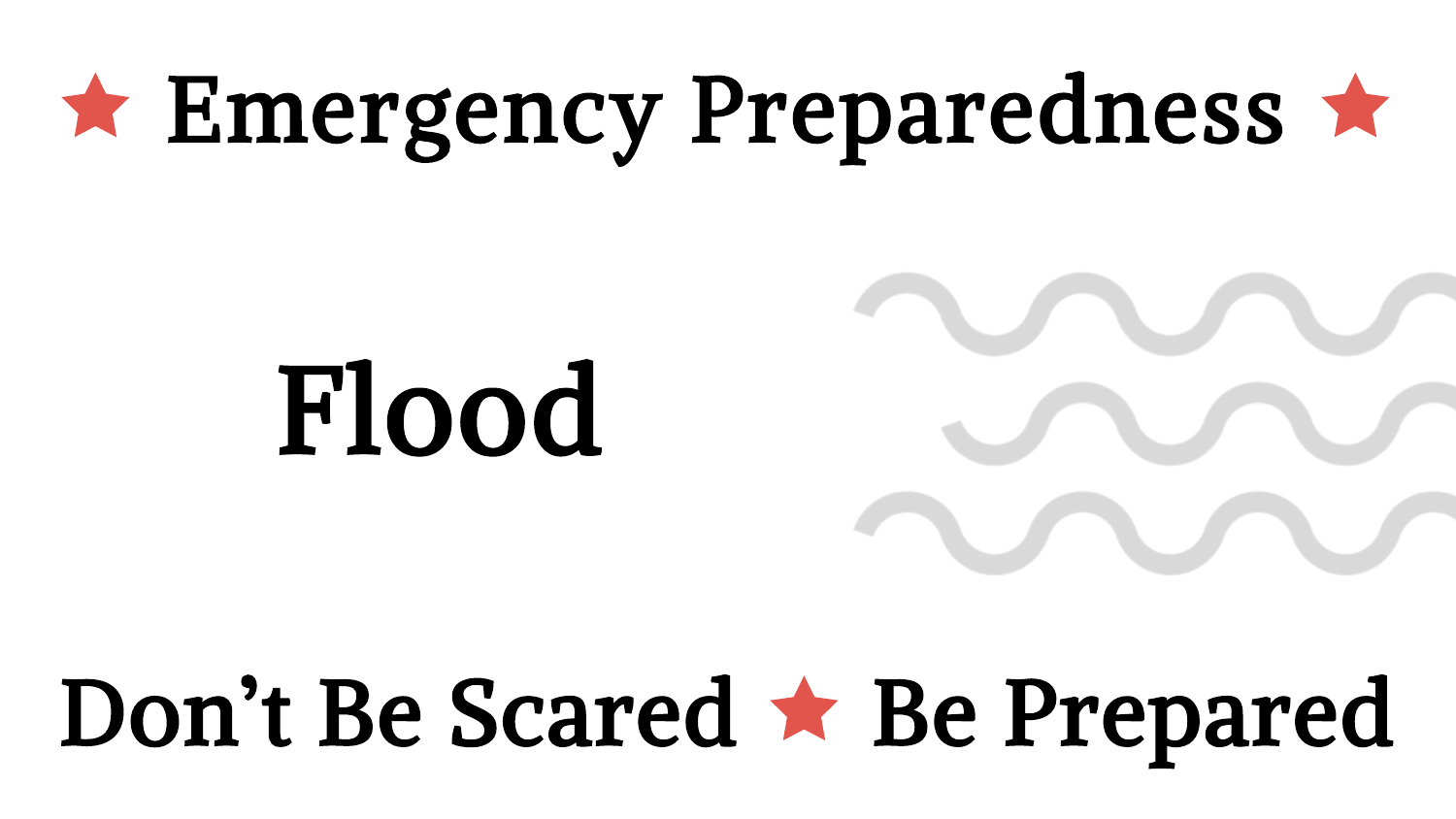### Weather Reports

There are several ways to check weather reports. You can **install a weather app on your phone, find a weather station on your radio** or **use your cell phone browser to visit a weather website.** NOAA.gov, weather.gov, and weather.com can give you a 3- to 10-day forecast. It's always a good idea to have a portable, battery-operated radio. With the help of these resources, you can decide if you need to change your travel plans or where you intend to park.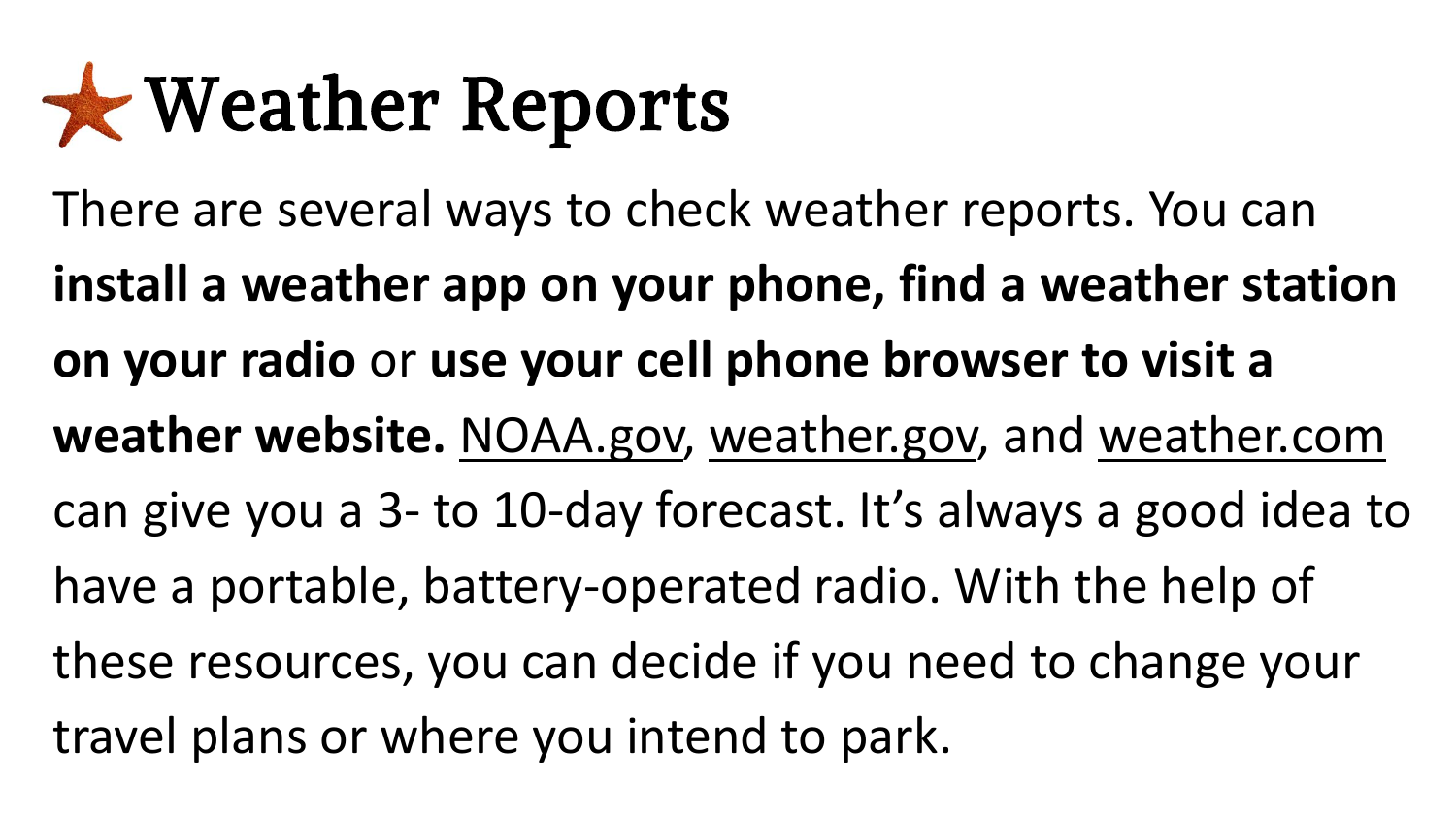#### Weather Resources

National Oceanic & Atmospheric Administration: **NOAA.gov**

National Weather Service: **weather.gov**

**KSBW TV–Monterey/Salinas: ksbw.com/weather**

Other websites: **weather.com** | **accuweather.com** 

**These websites also have weather apps** you can install on your phone. Choose one, install it on your phone, and turn on alerts for bad weather.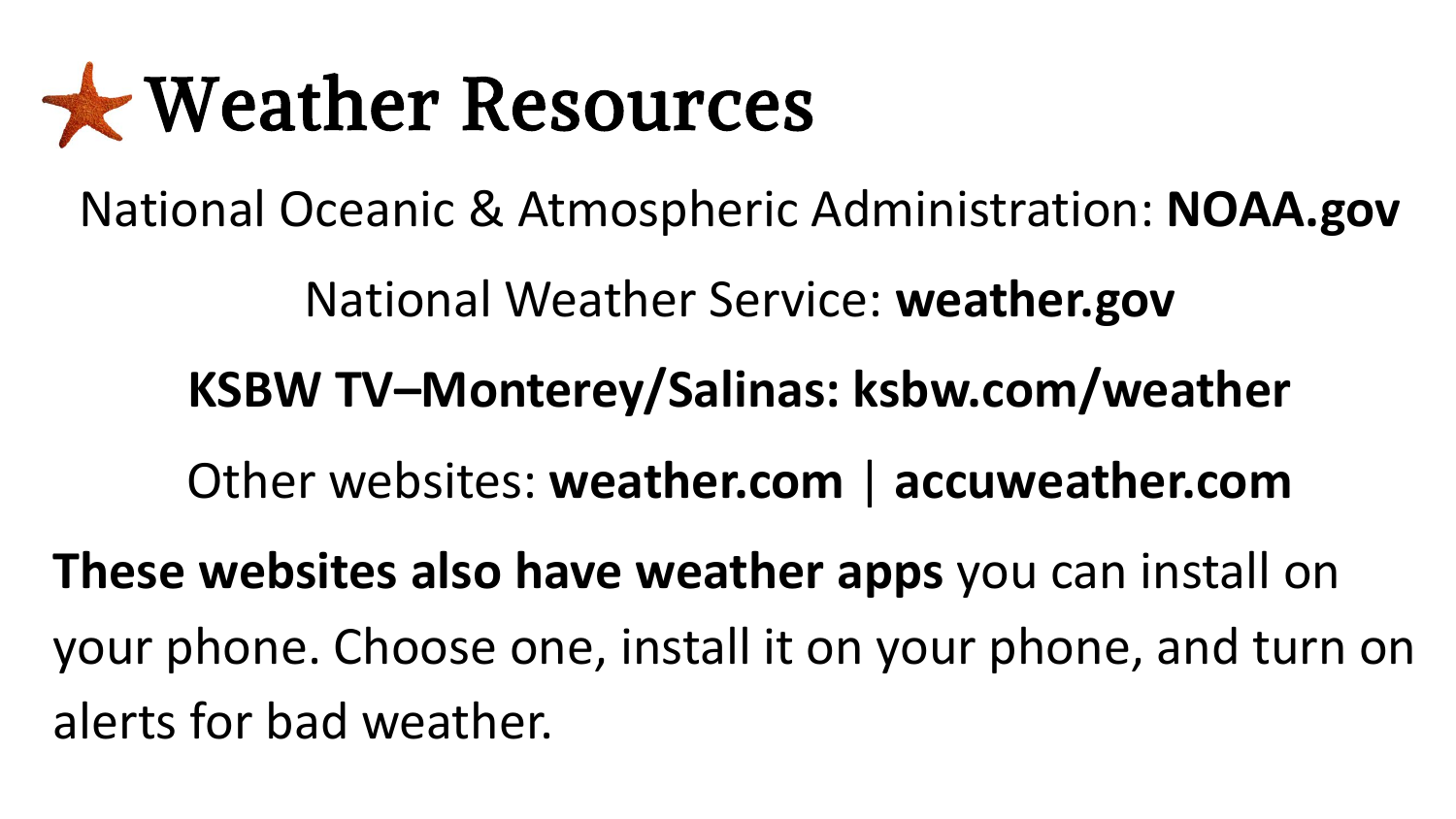#### **Keep These in Your Vehicle**

Have a **first aid kit** and check it periodically for items that might have expired, such as antibiotic cream or ointment. Think about keeping **extra food and drinking water** in your vehicle. This is especially important in a flood scenario because water lines can burst, and water supplies can become contaminated. You may need to boil tap water for several weeks, and in a car or RV kitchen, that might not be possible. Having extra drinkable water in your vehicle can be a lifesaver.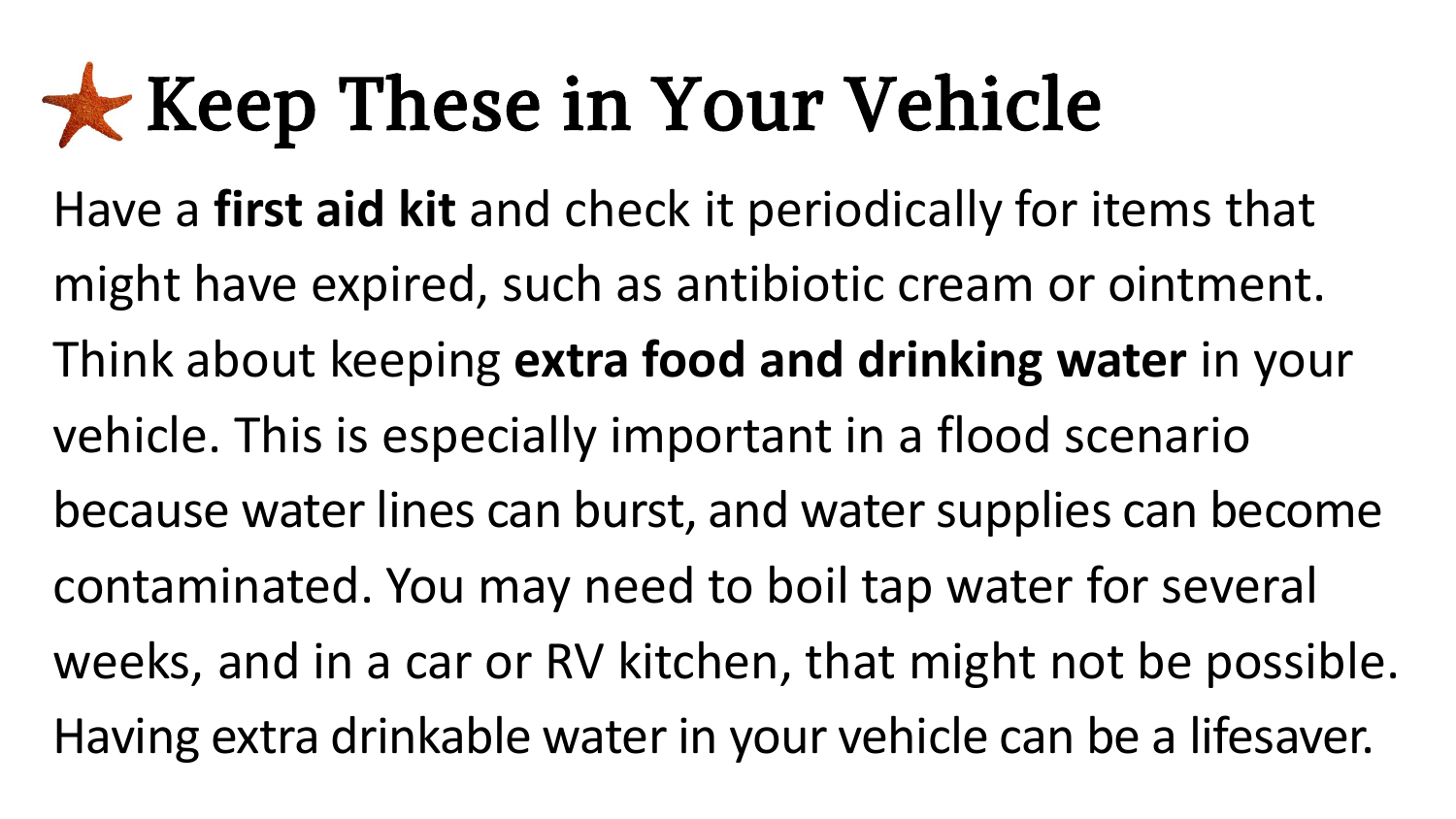## **Keep These in Your Vehicle**

Invest in one or more **foldable water jugs.** They condense nicely for easy storage when you're not using them, and they're pretty cheap! Fill your water jugs ahead of bad weather and keep them in your vehicle. **Emergency triangles** 

**or road flares** can also come in handy. If you find yourself stuck on the side of the road, you want to be sure other drivers can see you—especially during heavy rain.

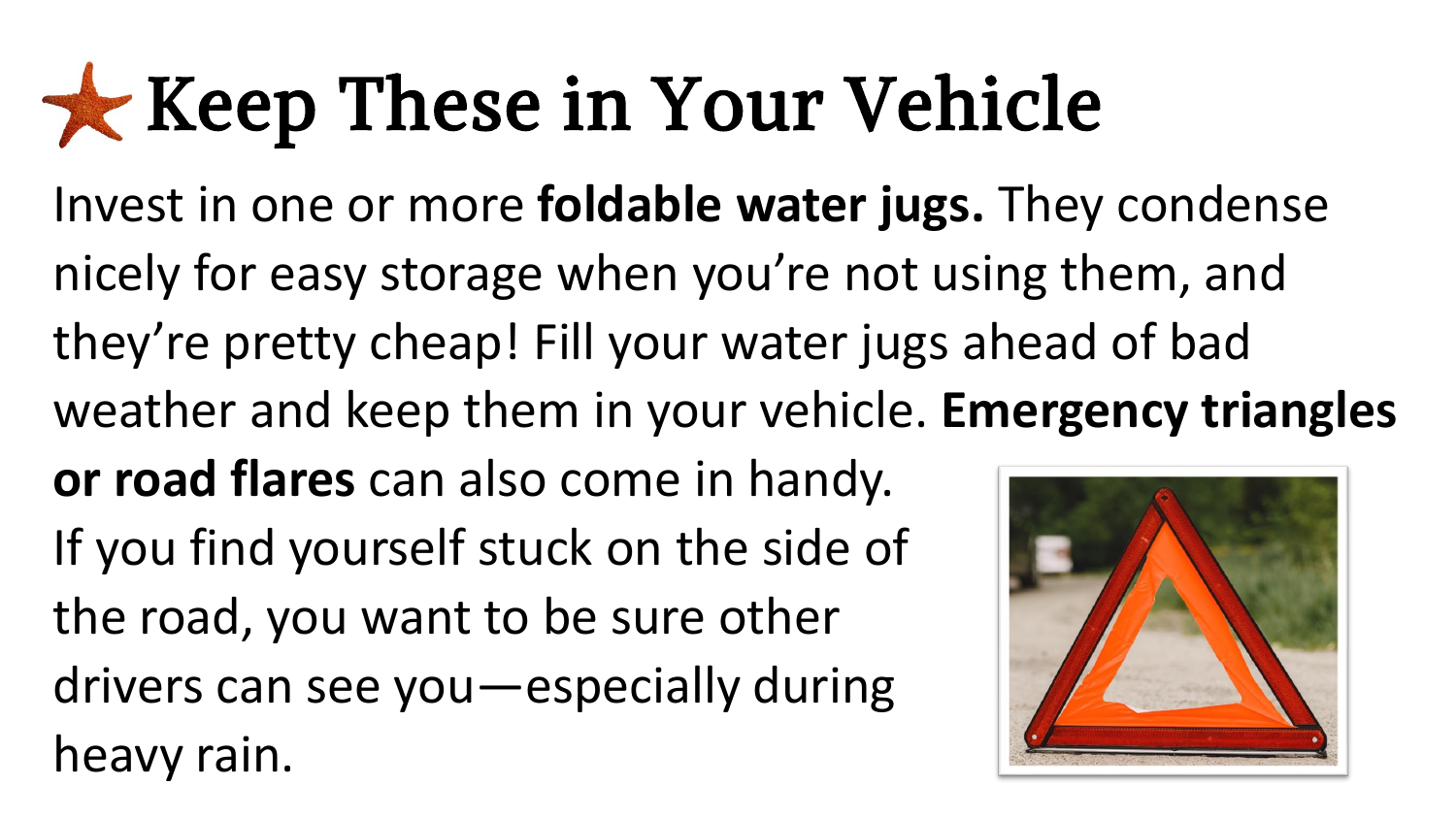#### **Keep These in Your Vehicle**

#### **Triangles and flares make you more visible, which can help you avoid accidents and flag down help.**

You don't want to worry about replacing birth certificates, passports, or your vehicle title, so keep them in a **waterproof and fireproof bag.** Add this to your **grab-and-go evacuation bag** along with extra clothes, water, and other items you might need in an evacuation situation.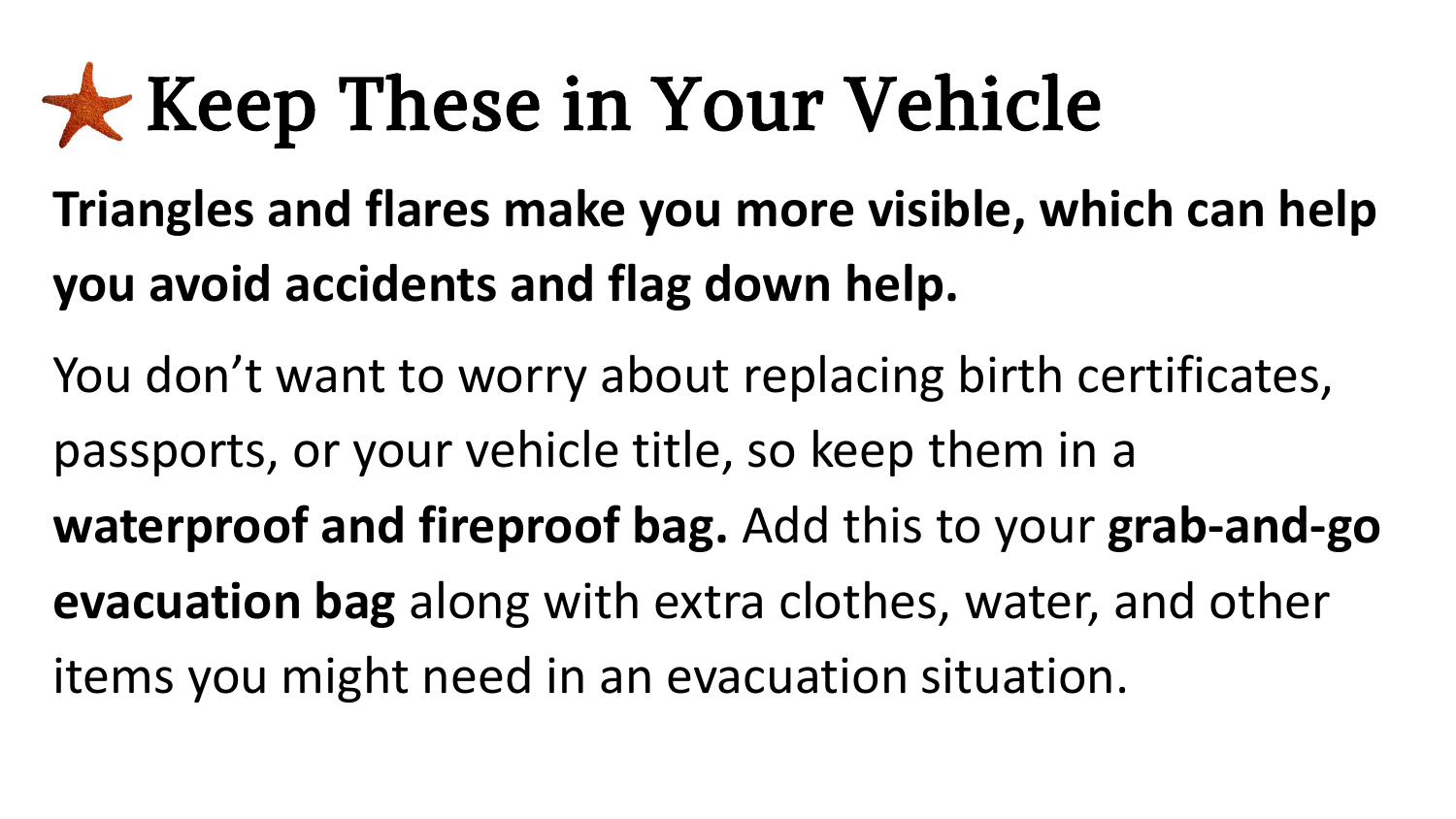#### If You Need to Drive

If you need to drive, check for bad weather and any detours you might need to take. **Avoid driving through flooded areas.**  Keep listening and watching for changes in weather hazards, road conditions, or detours. If you're caught in a flood situation, there's a lot you can do to stay safe. For one thing, **never walk through moving water** even if you can see your vehicle just across the road. **Being outside during a flash flood is incredibly dangerous and can even be fatal.**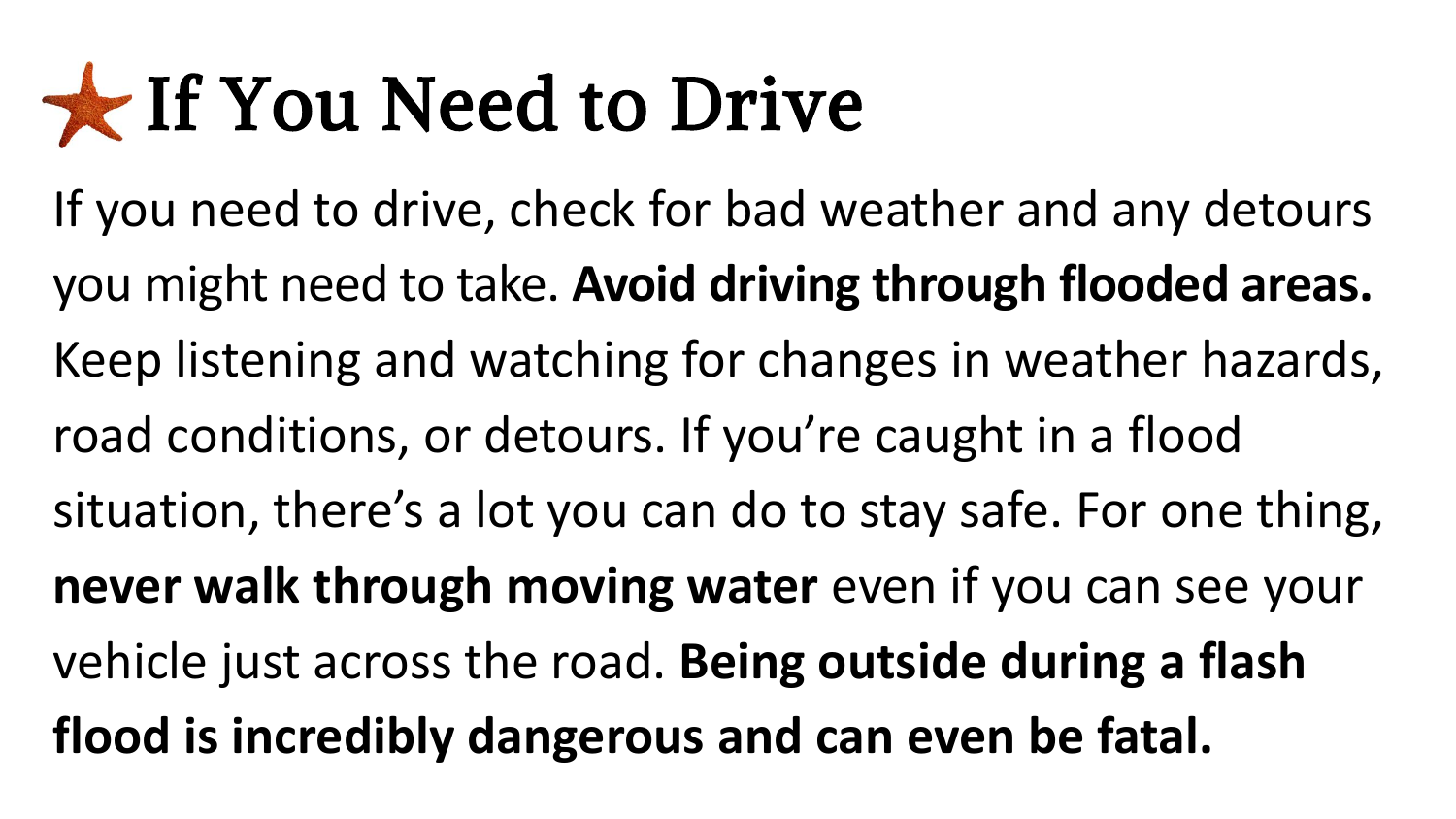#### Hidden Dangers in Floodwaters

Floodwaters only 6 inches deep can knock people over or contain **downed power lines** and even poisonous **snakes!** Whether on foot or in your vehicle, always move to higher ground away from flooded streets, rivers, streams, creeks, and storm drains. If you see floodwater getting near or crossing the road, turn around and take a detour. Rain-covered roads can have **unseen potholes** or **low areas** where the water is too deep to drive through. **Don't drive around road barricades.** They are there for a reason. **And never drive through moving water.**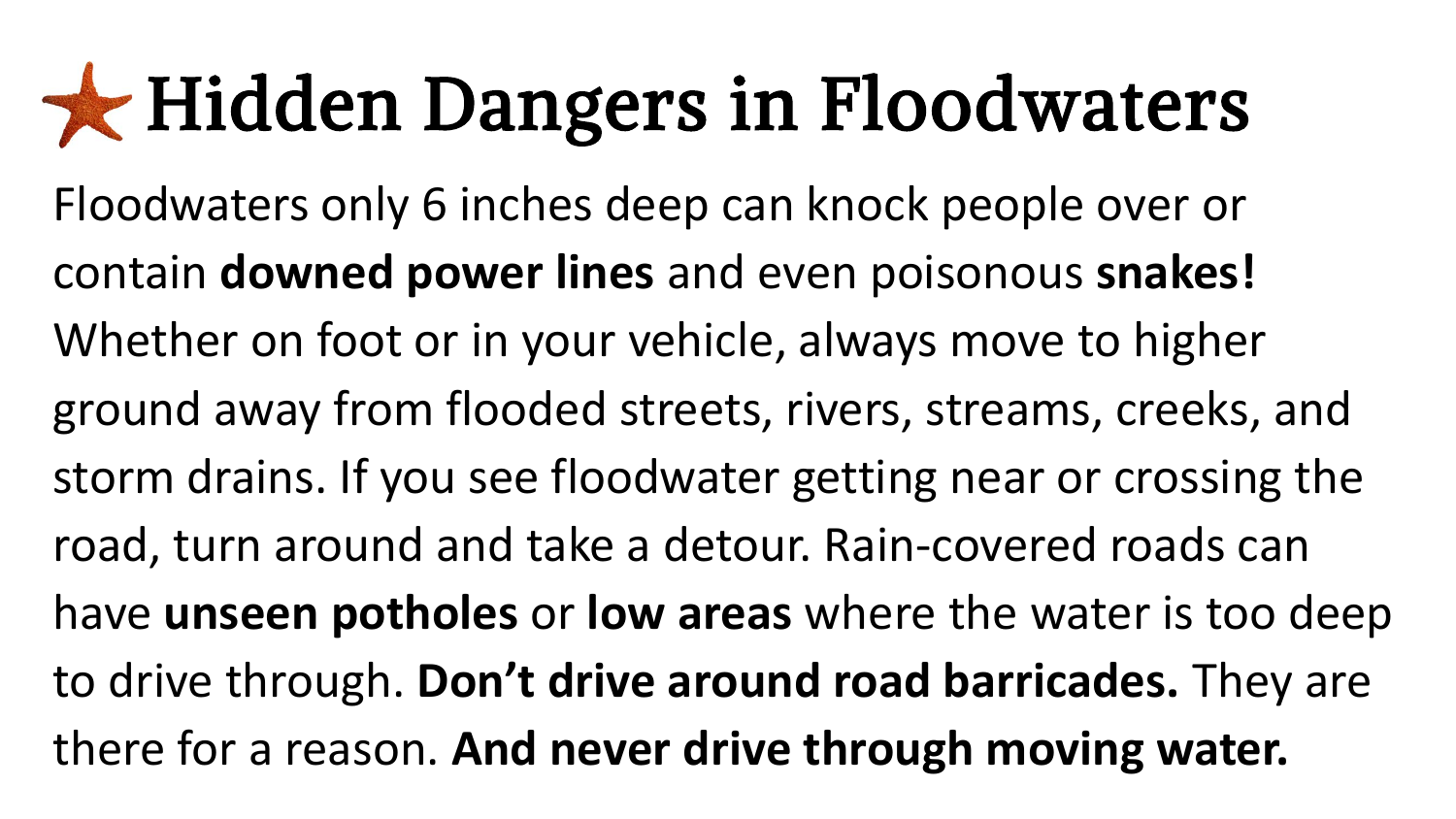## Not Just Cars—RVs too!



- » **6 inches** of water can cause your vehicle to slide.
- » **1 foot** can float most cars.
- » **2 feet** can stop your engine and carry your vehicle away and **RVs are no exception!**

Yes, a flash flood can carry you and your RV away too. If you find yourself in a flash flood, **it might make more sense to evacuate to safety on foot rather than trying to drive away.**  Climb to higher ground immediately and seek shelter.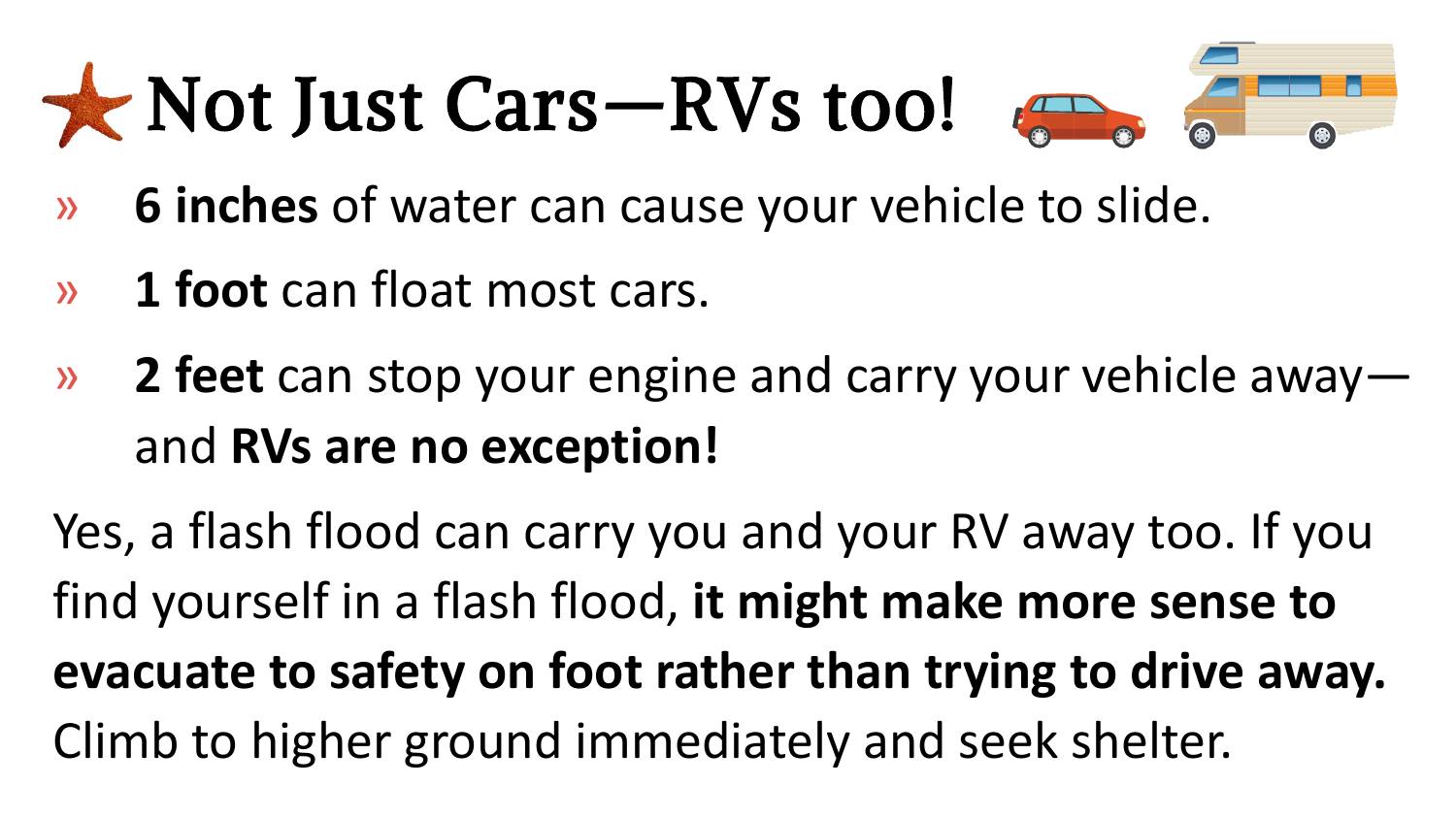#### **x** Plan Ahead

Of course, you don't want to find yourself in this situation in the first place, so that's why it's *so* important to get out of the way of serious rains *before* they become flash floods. **If you're going to evacuate before a storm,** leave early, and make sure you are not heading into the storm. Take cover before the storm arrives.

Don't be scared. Be prepared.

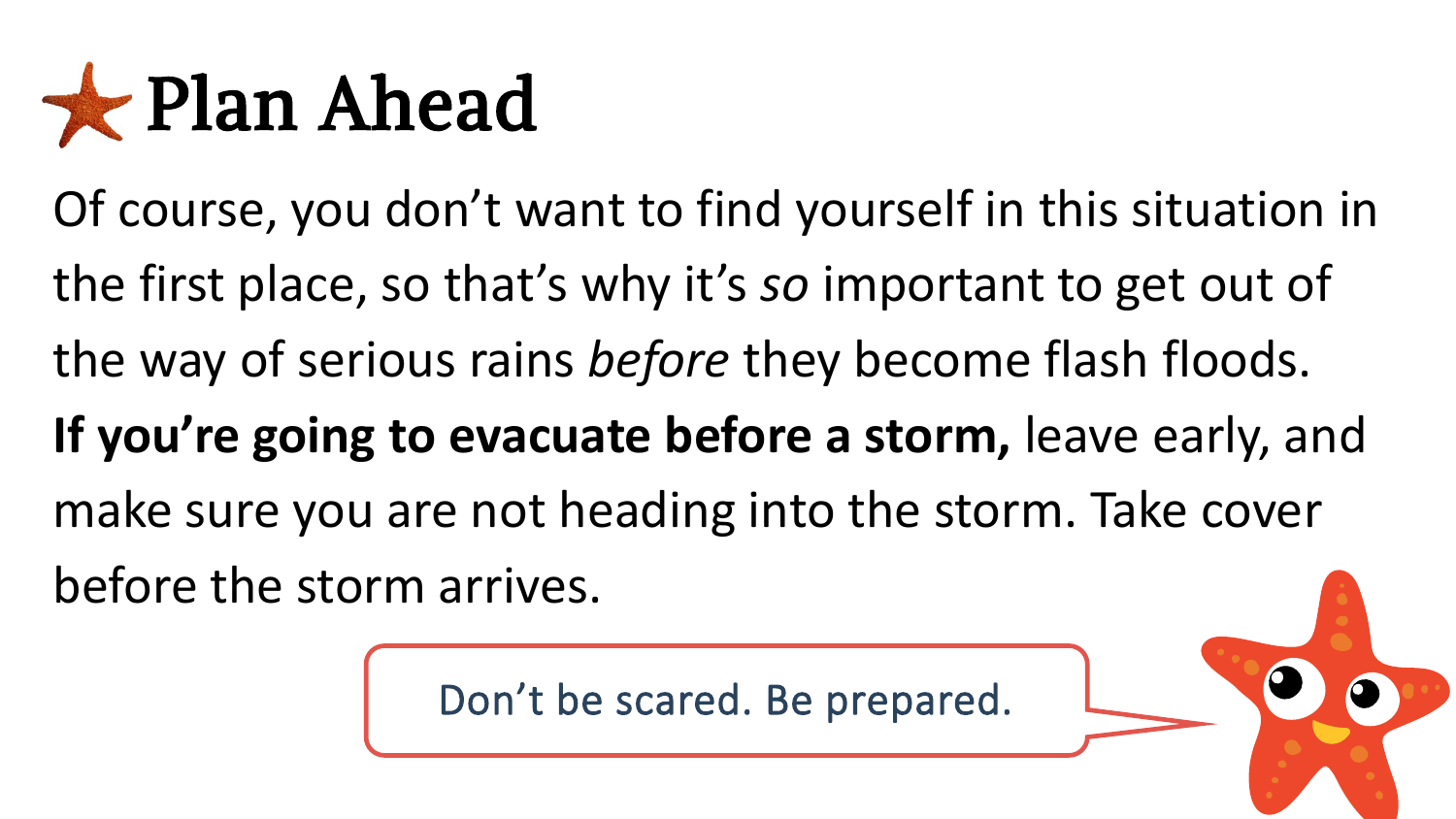#### Your Vehicle Is Stuck in Deep Water

If your vehicle is stuck in deep water, **water is coming into your vehicle, and it's about to be covered with you in it,**  release your seat belt, roll down or break out the window, and get on top of your vehicle. **If you can't break your window,** put your hand securely on the door handle and wait until the vehicle is almost full of water so it can help you push the door open. Take a deep breath, push the door open, and swim to the surface.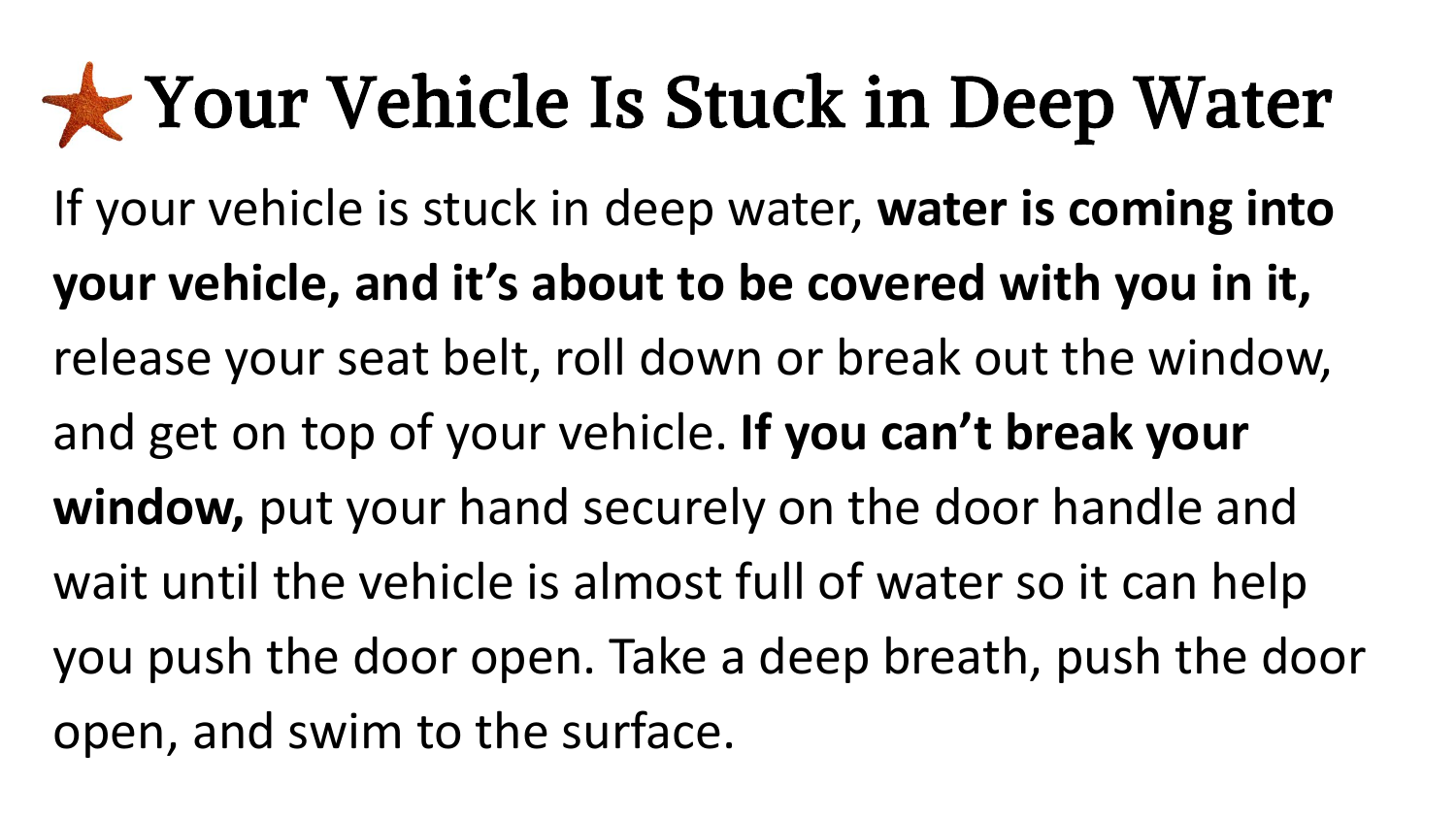#### Once You're Out of Your Vehicle

**Stay on top of your vehicle as long as possible.** If your vehicle is floating away and gets caught by a tree or other strong object, move from your vehicle to the object. **If you're swept away,** keep your feet pointed in the direction the water is moving. Direct your body over objects and not under them.

Stay calm and stay aware!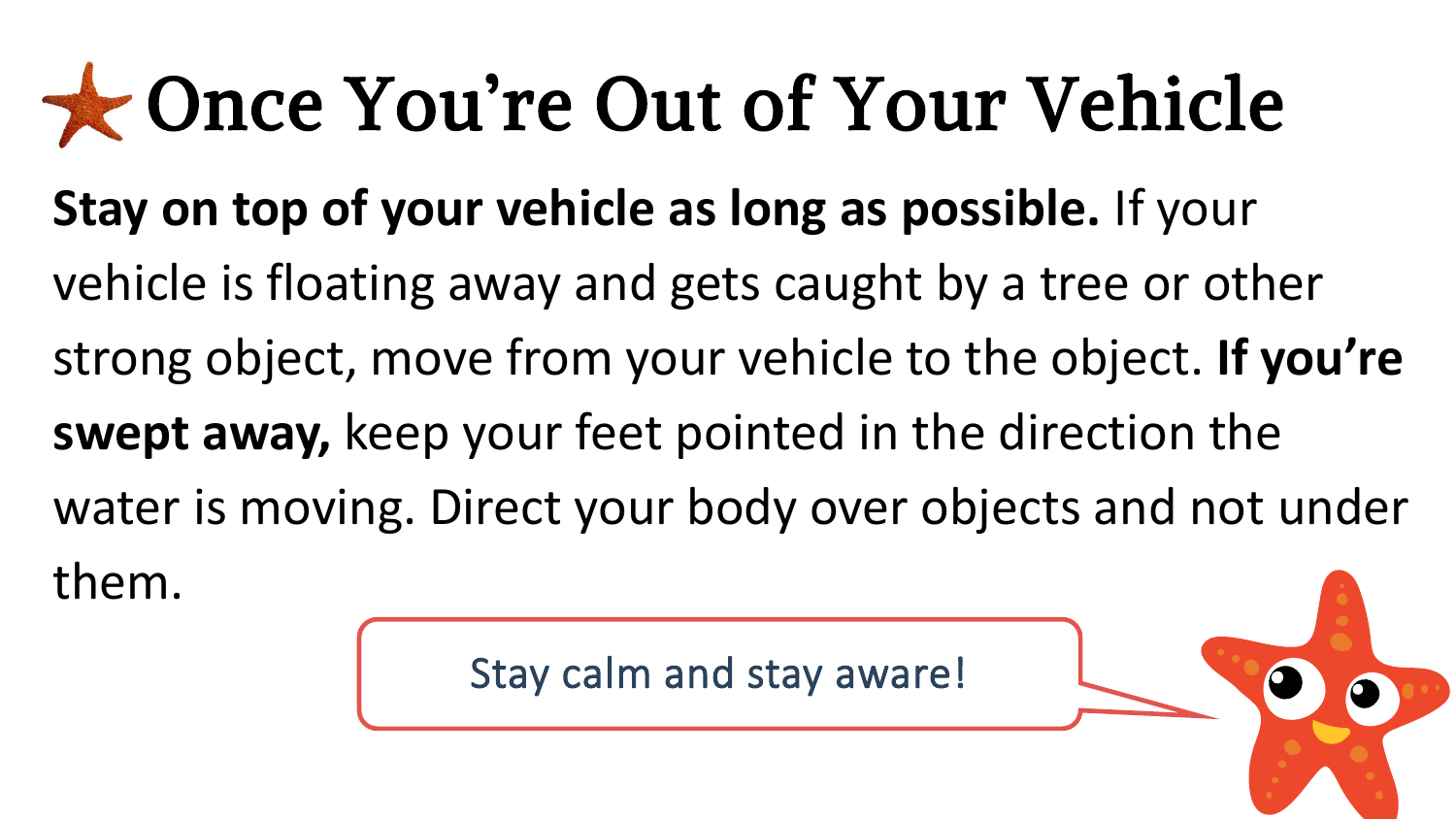#### RV Preparation Before a Storm

For RV owners, check your vehicle and parking site for safety before a storm. **Check nearby trees for branches that might break in high winds.** Falling branches can cause severe

damage—to you, your RV, or any vehicle.

If you notice weak branches, ask the

person responsible to trim them or consider finding a new place

to park.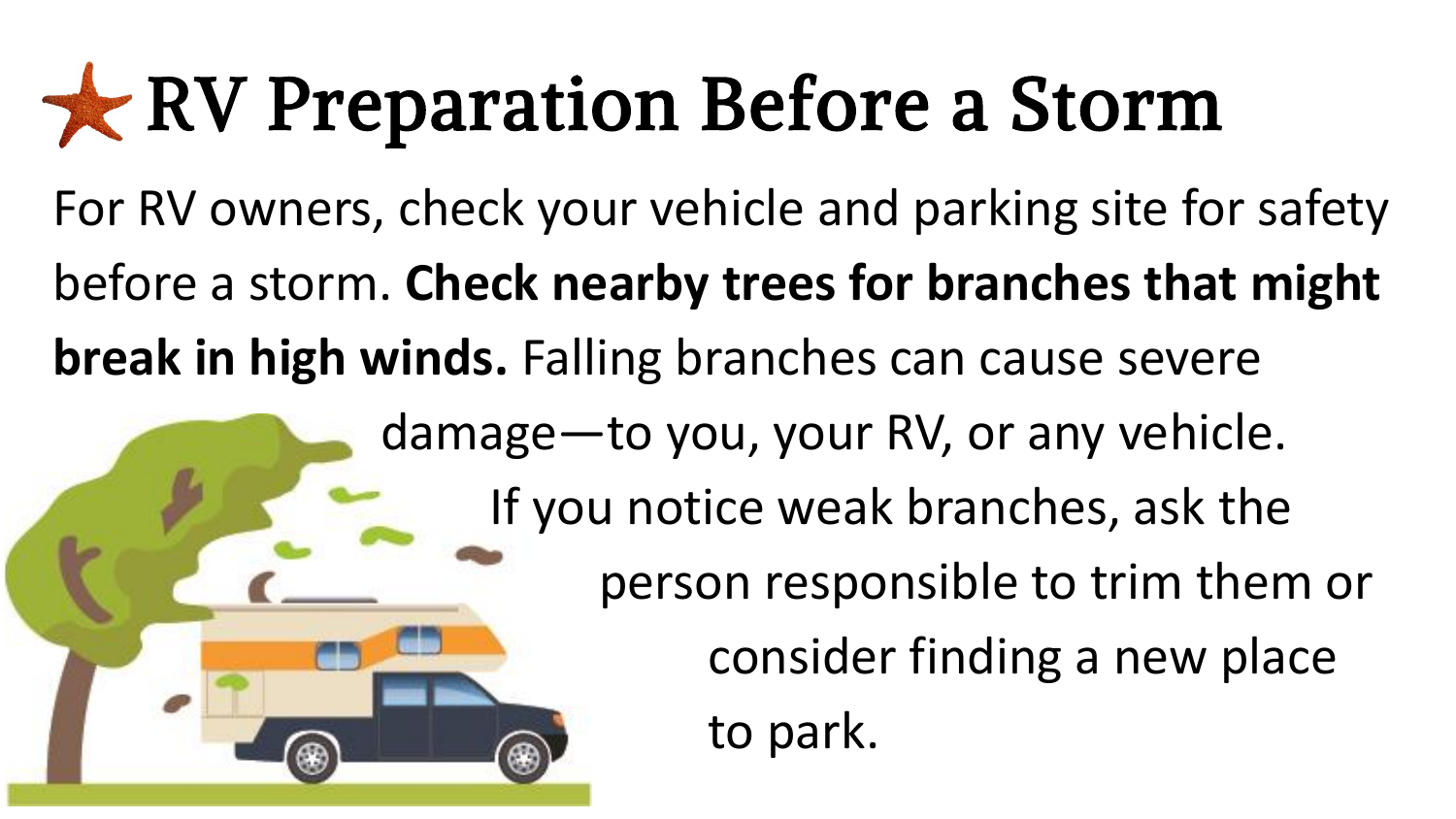#### RV Preparation Before a Storm

With a storm coming, you will want to **check your site** for chairs, tables, toys, BBQs, and other small objects that can become projectiles in high winds. Bring them inside, tie them down, or secure them in some way. Bring your **animals** inside during any bad weather and get your emergency preparedness kit out. Make sure your **outside storage doors** are closed and locked. Retract your **awning** and fasten it securely. Close and latch your **windows**. Whatever type of vehicle you're in, keep your windows closed.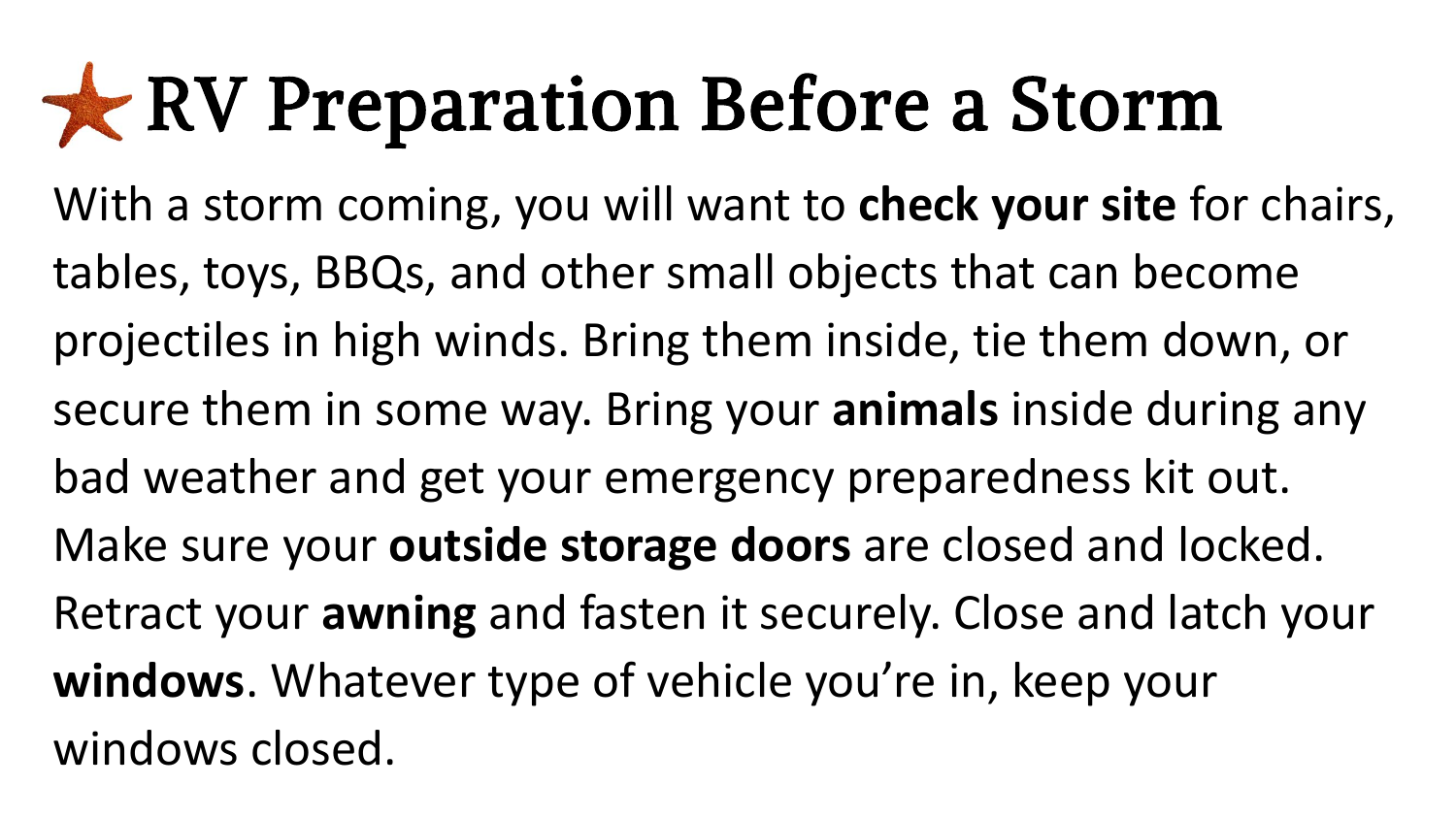#### Safety in Your RV During a Storm

RVs can be blown over in high winds. They're not the safest place to be. Stay in a hallway **away from windows,** and stay **away from cabinets** that can fly open, turning their contents into projectiles. If you see lightning or hear thunder, stay inside and remain inside for 30 minutes after you hear the last thunderclap. **Unplug** TVs, DVDs, computers, coffee pots, etc. Use cell phones and battery-powered devices. **Don't touch plumbing or metal. Don't do anything with running water**  (washing dishes or showering).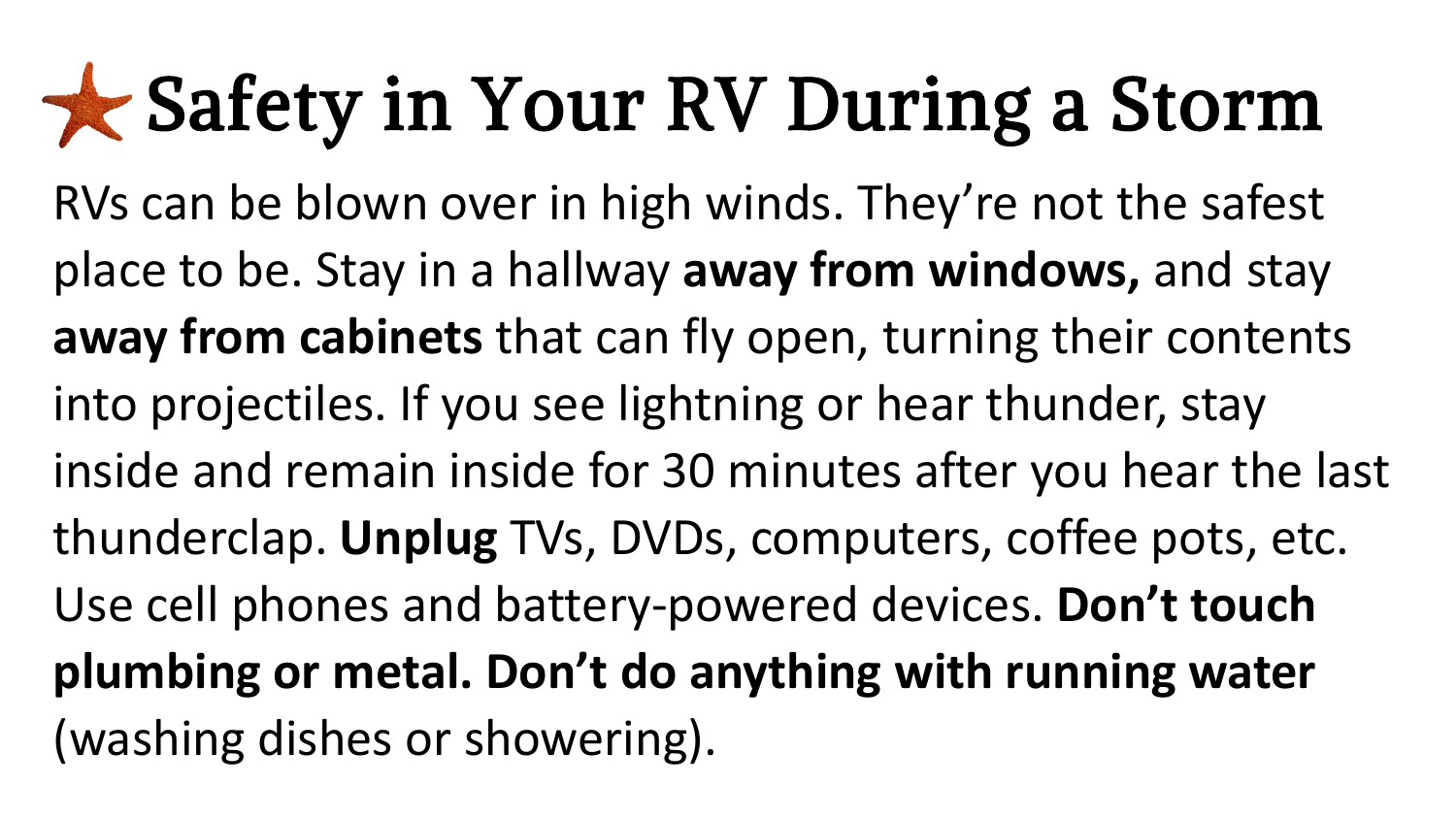## Driving Your RV During a Storm

Your brakes can become wet, which will affect how well they work. This is bad enough with a passenger vehicle, but with an RV, you can quickly find yourself in serious trouble—especially **if you're towing a vehicle.** Your tow dolly or trailer can literally push your RV around from behind, leaving you completely out of control. **If you evacuated your RV** on foot or in a tow vehicle, you might be tempted to return to your beloved RV to see how much damage it suffered. Resist the temptation to return to your RV until the storm is over.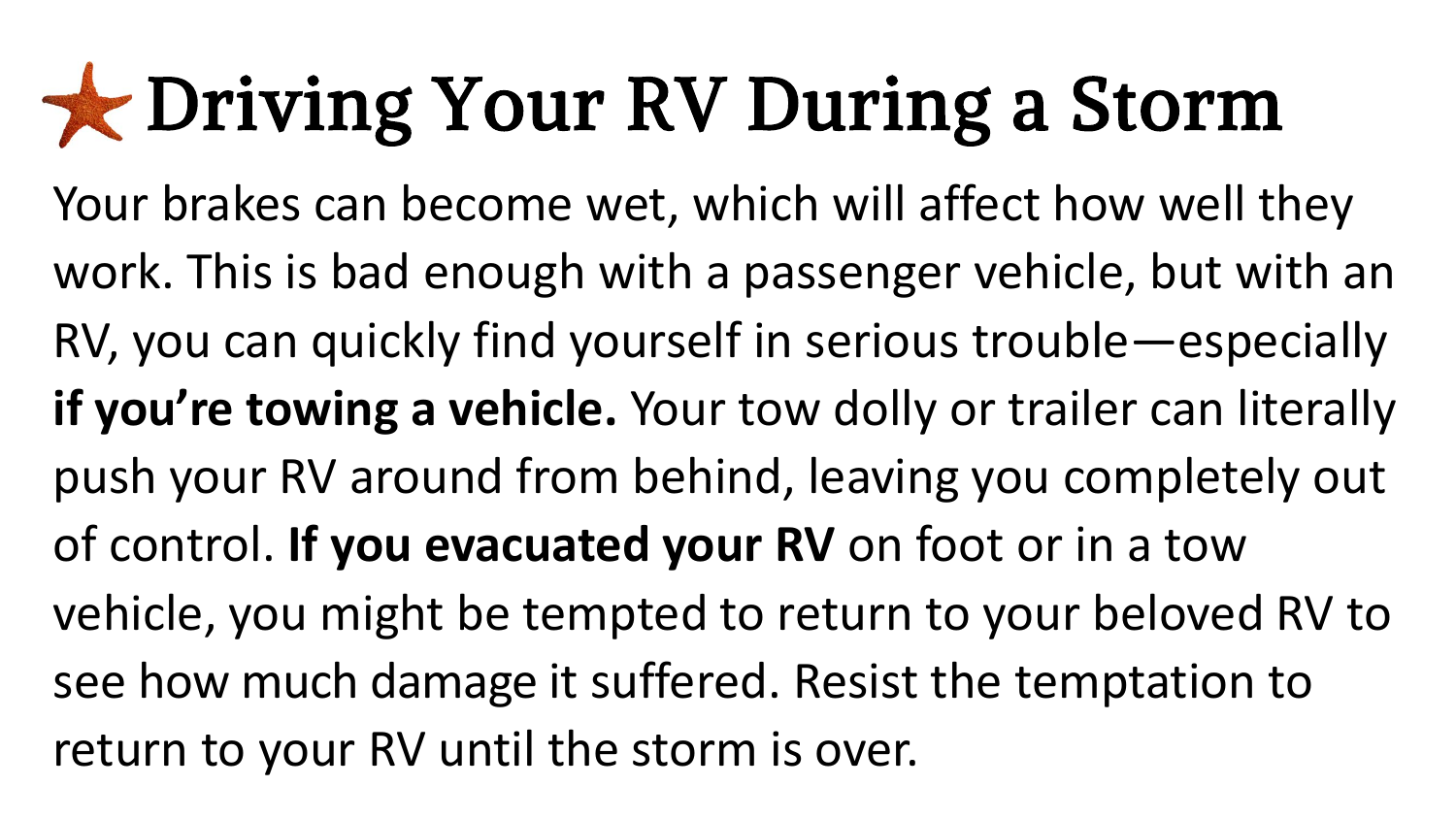#### Avoid Driving on Wet Roads

If there's water pooled on the road, it's not a good idea to drive long distances. If you must drive your vehicle, proceed with caution … but in general, avoid driving entirely until the roads are dry, and no more rain is forecasted. It's way better to be safe than sorry. After a flood, remain on high ground until you find out which roads are safe to travel. **Avoid areas where heavy rain or flooding may have crumbled roads or caused landslides and other hazards.**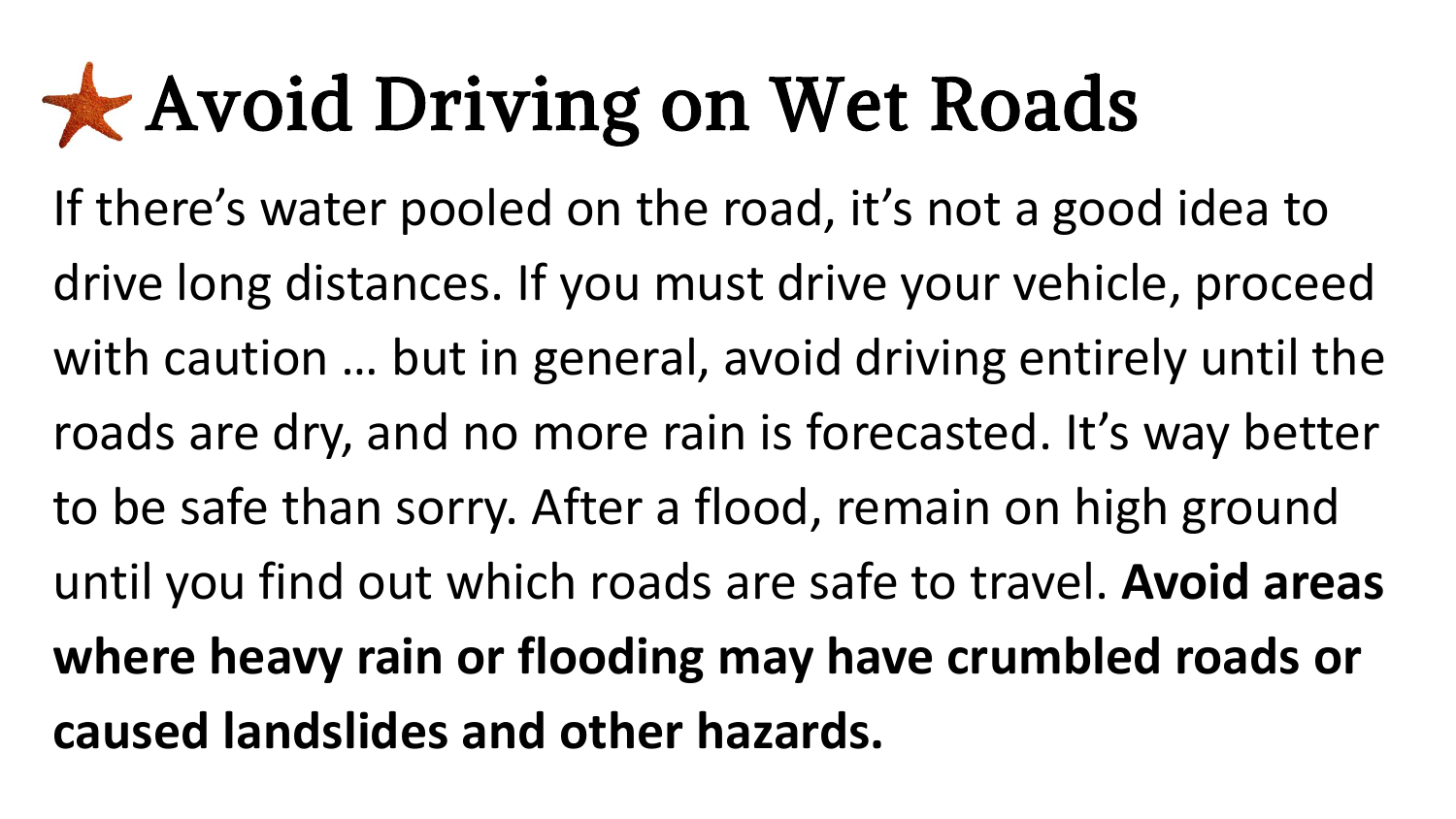#### Landslides and Where You Park

Landslides include mudslides, rockfalls, debris flows, and other downslope land movements. Rain, snowmelt, erosion, flooding, earthquake, volcanic activity, and human activity can cause landslides. **Areas with recent wildfires are especially vulnerable to landslides.** To avoid getting caught in a landslide, familiarize yourself with the land where you park. **Are you near a steep hill or slope?** If you are, consider moving your vehicle to a new location.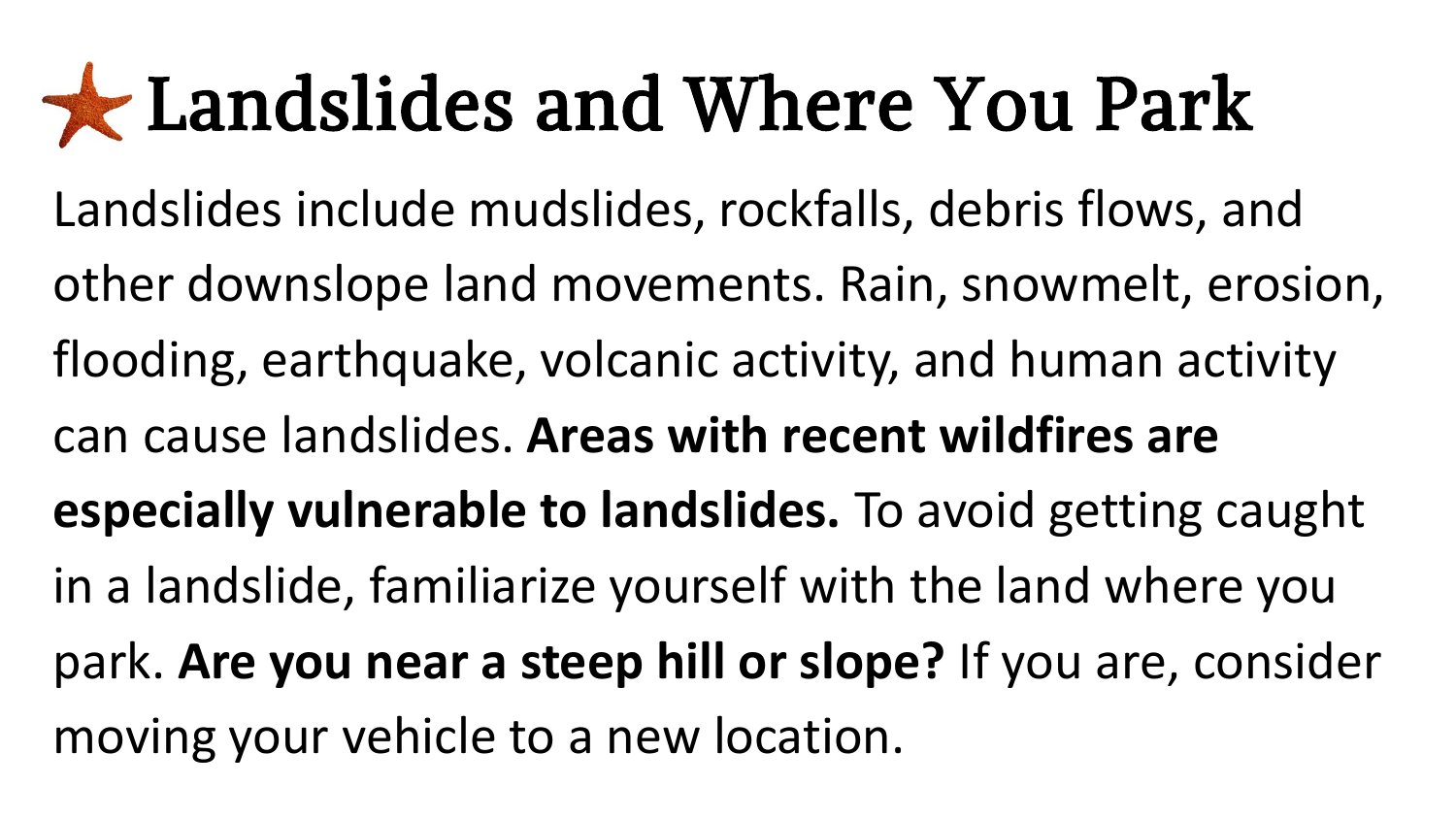#### Landslides Where You Park

What is the weather forecast? Check your weather resources. If you know bad weather is coming, plan ahead. If it's not safe to move, stay in your vehicle with your seatbelt on, **remain alert to any changes in the surrounding land,** and continue to monitor weather information and instructions. **If you're caught in a slide while parked, curl into a tight ball as best you can and protect your head.**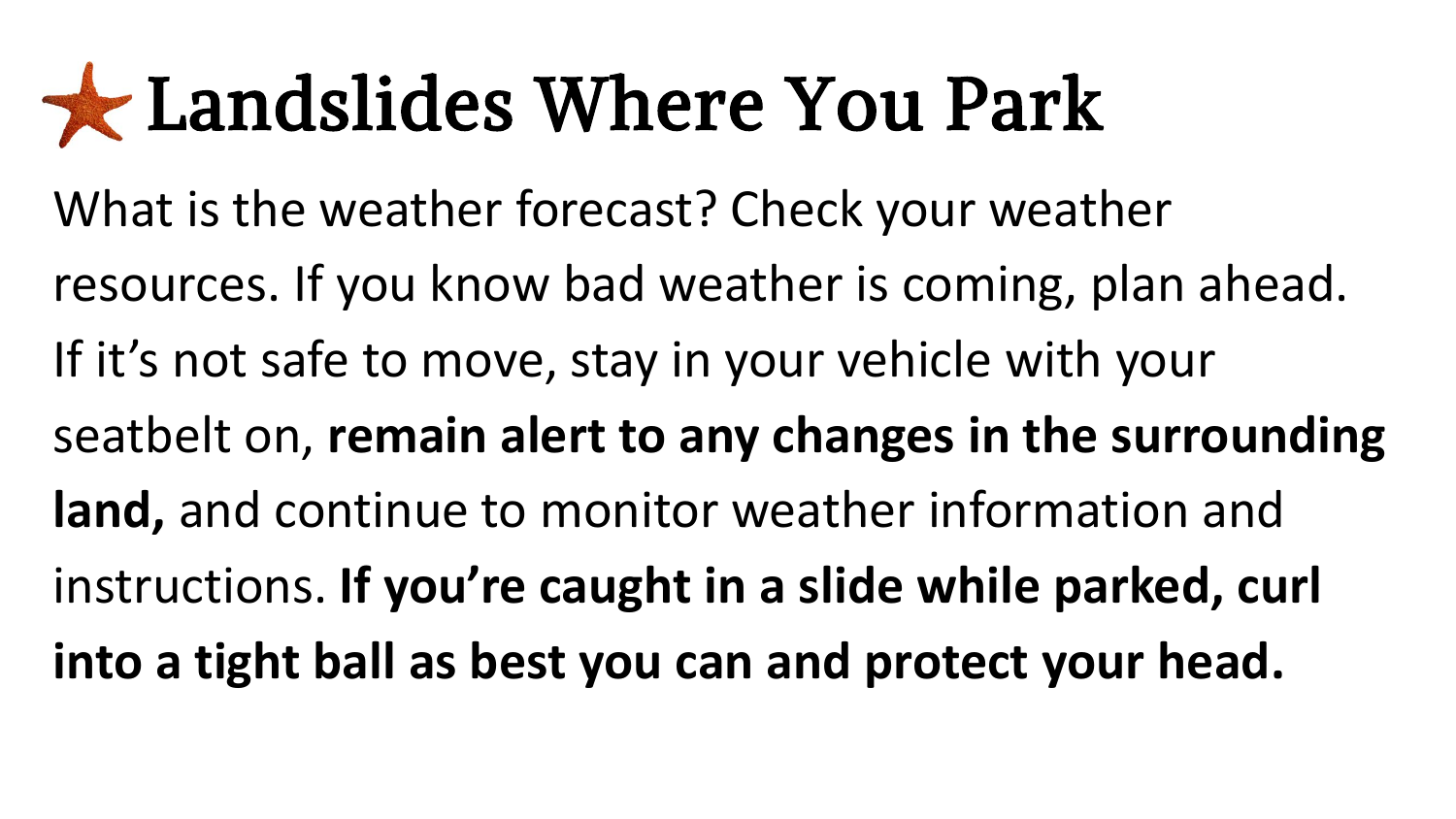#### Landslides While Driving

Embankments along roads are particularly prone to landslides, so **remain alert while driving in areas with steep hills or slopes.** Watch for falling rocks, debris flows, cracked and collapsed roads, and other hazards. **If you're caught in a landslide while driving,** keep your wheels straight and slow your vehicle without skidding. **If you're stuck in the middle of landslide debris,** stay in your vehicle with your seatbelt on and wait for emergency crews to assist you. Don't try to drive through landslide debris. If your vehicle is swept off the road by a slide, curl up and protect your head. After a landslide, stay where you are and monitor your weather resources until you find out which roads are safe to travel.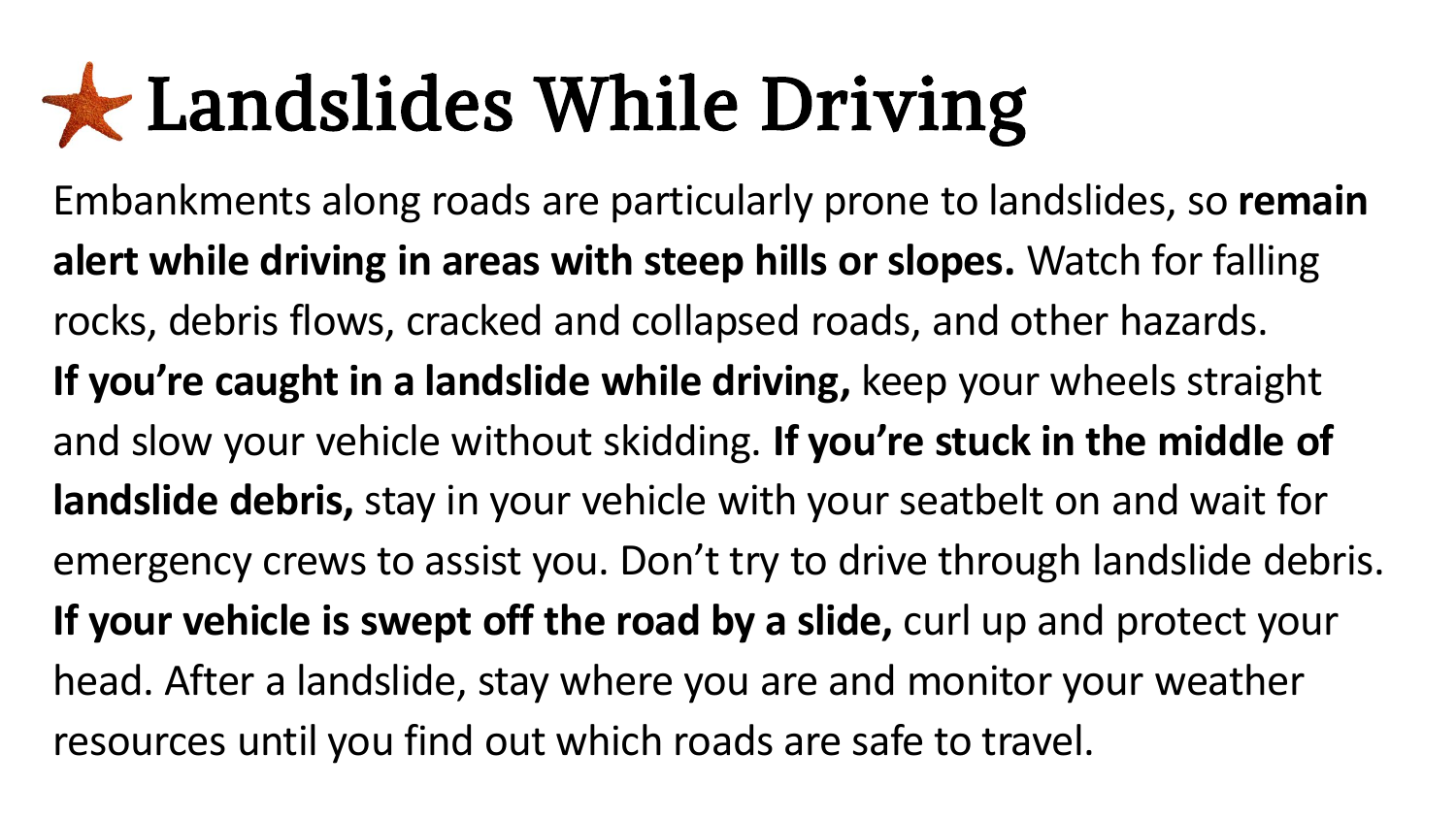## Struck by Lightning

- If someone has been struck by lightning,
- **call 911.** If the person has stopped



- breathing, start CPR immediately. If you don't know CPR
- (**cardiopulmonary resuscitation**), **you can learn how to do it.**
- The American Heart Association has a YouTube
- page containing videos that will teach you
- how to perform CPR. You can also check
- heart.org to search for CPR classes in your area.

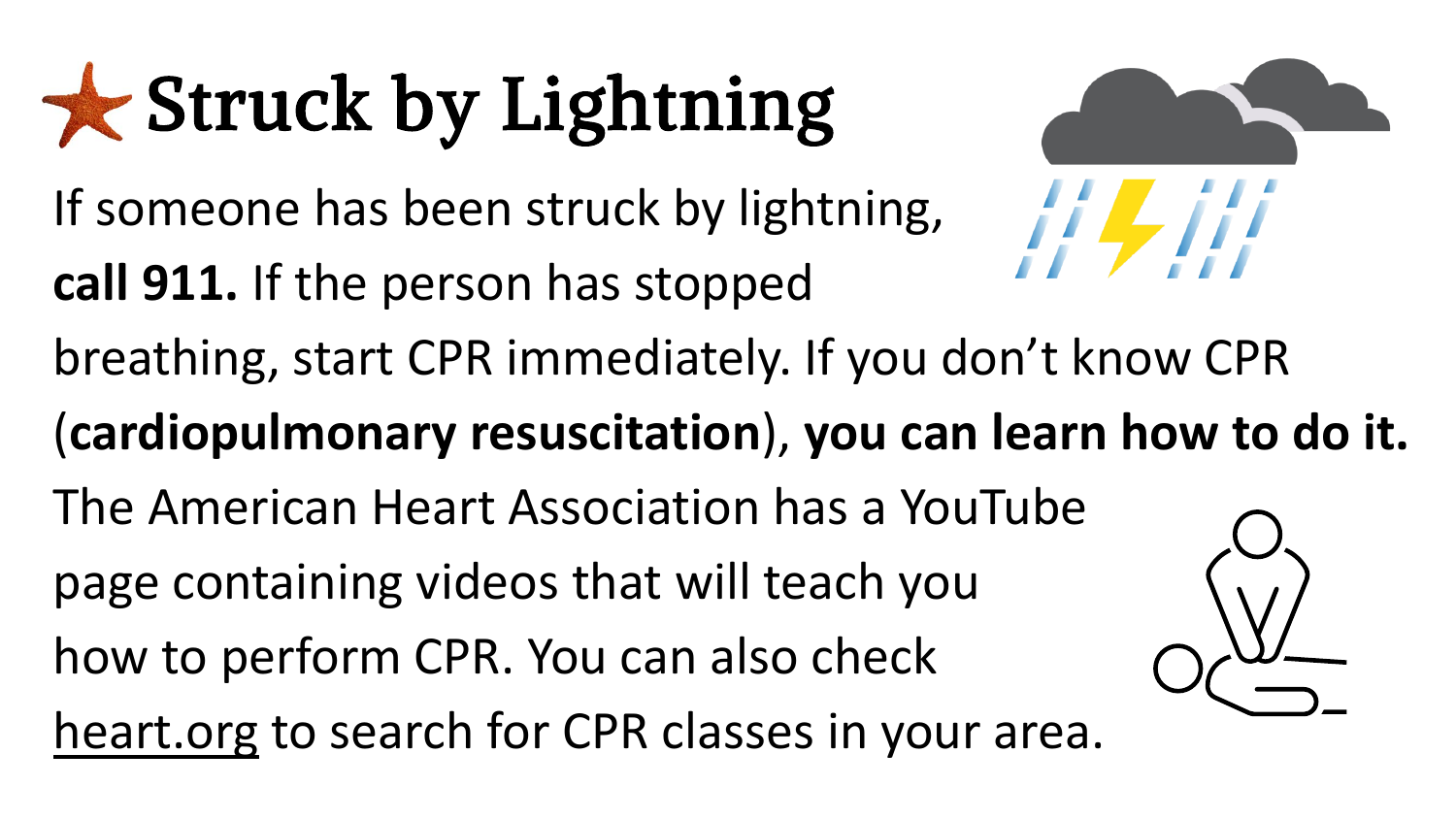## If You Were Injured in Floodwaters

If you had to evacuate your vehicle, you were exposed to floodwaters, and you have an injury, **seek medical attention.**

Floodwaters can become contaminated by chemicals, fuels, and raw sewage, which could cause a serious or deadly infection. **Throw away any foods exposed to floodwaters.**



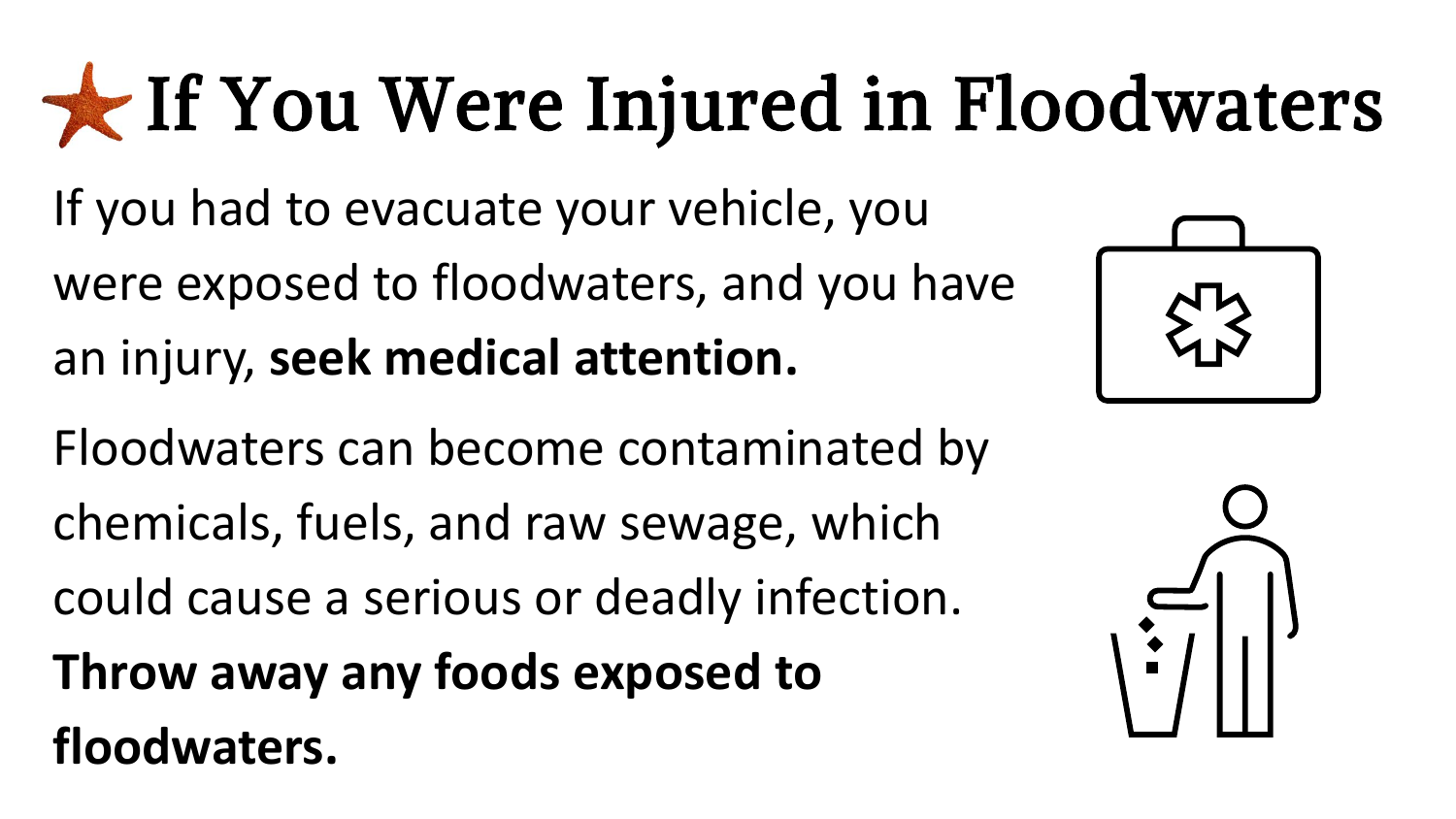#### How to Sterilize Water

Sterilize any drinking water that may have been exposed to flooding. One way to do that is to boil the water. **If you can't boil water, use bleach in the following way.** Use only **regular, unscented chlorine bleach suitable for disinfection and sanitization.** Check the label to be sure. The label may say the active ingredient contains **6% or 8.25%** of **sodium hypochlorite.** Use bleach that has been stored at room temperature for less than a year. **Do not use scented or color-safe bleaches or those with added cleaners.** If the water to be treated is cloudy, let it settle and filter it through a clean cloth, paper towel, or coffee filter.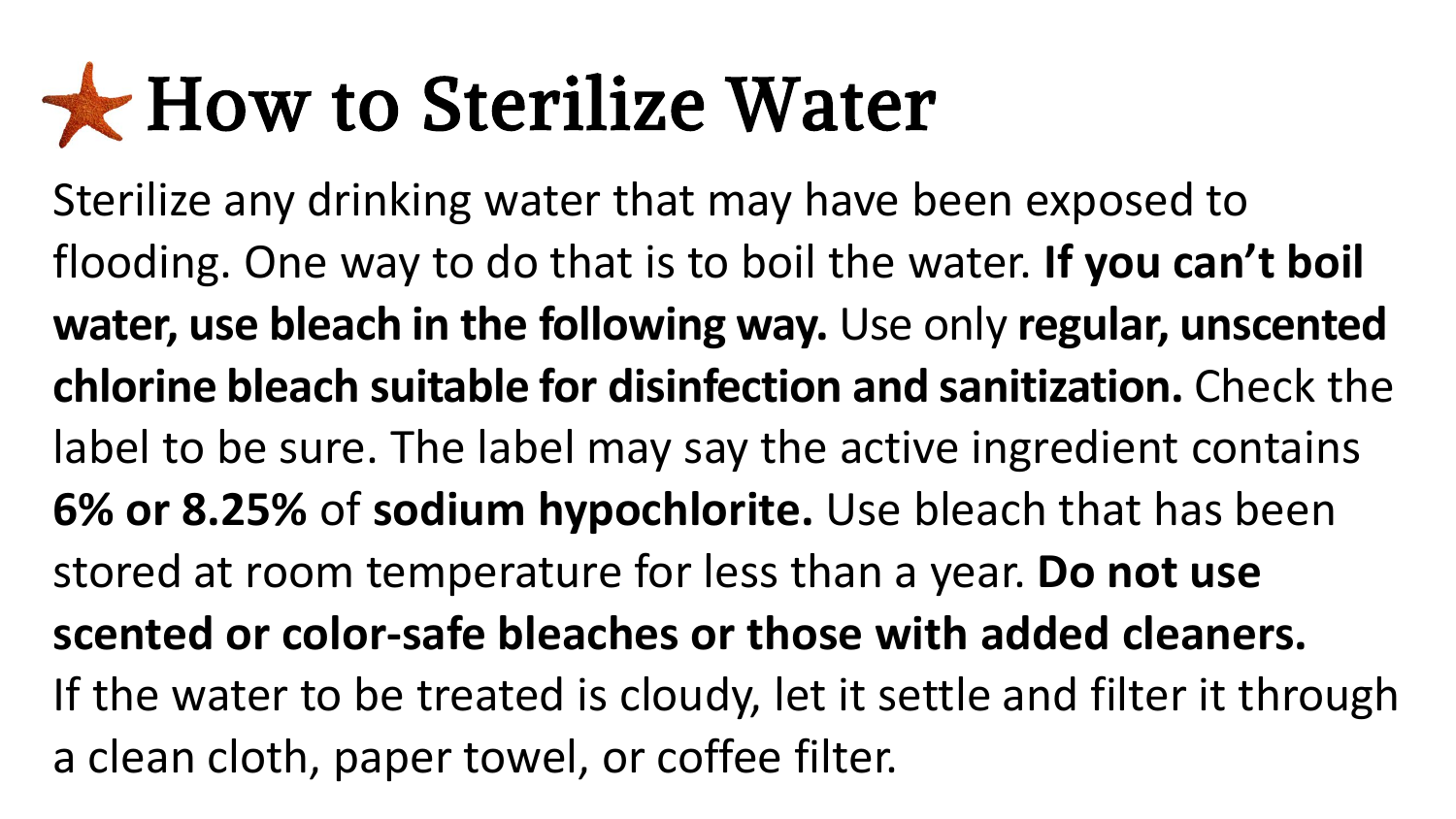#### How to Use Bleach to Sterilize Water

Use a clean dropper, such as an eyedropper, or a teaspoon to add bleach to the water. **The following table shows how much bleach to use** in different quantities of water. Double the amount of bleach if the water is cloudy, colored, or very cold. Stir the mixture and **let it stand for 30 minutes.** The water should have a slight chlorine odor. If it doesn't, repeat the dosage and let it stand for another 15 minutes. If the chlorine taste is too strong, pour the water from one clean container into another and let it stand for a few hours before use.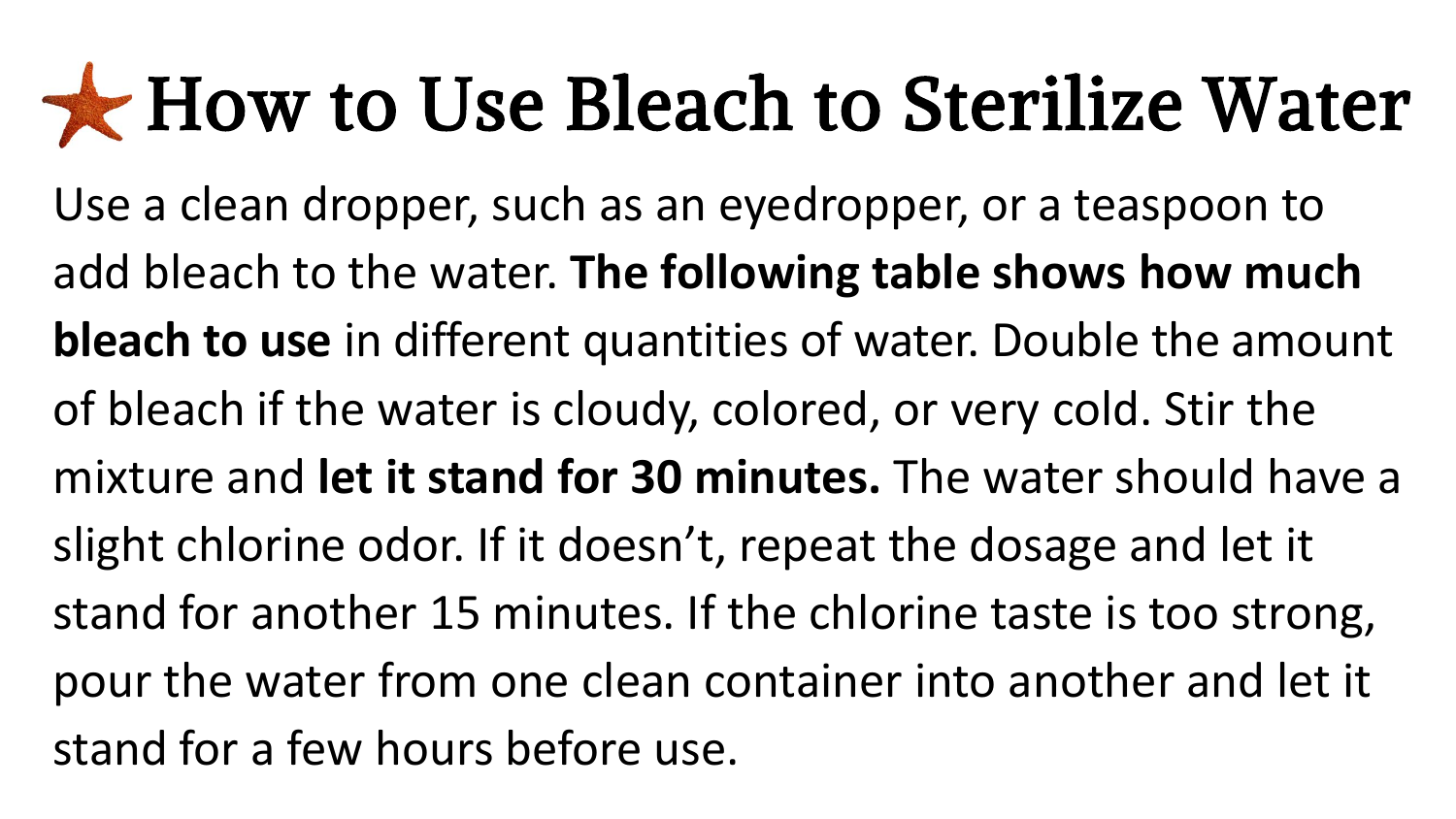#### How Much Bleach to Sterilize Water

| <b>Volume of Water</b> | <b>Amount of 6%</b><br><b>Bleach to Add</b> | <b>Amount of 8.25%</b><br><b>Bleach to Add</b> |
|------------------------|---------------------------------------------|------------------------------------------------|
| 1 quart/liter          | 2 drops                                     | 2 drops                                        |
| 1 gallon               | 8 drops                                     | 6 drops                                        |
| 2 gallons              | 16 drops<br>$(1/4$ teaspoon)                | 12 drops<br>$(1/8)$ teaspoon)                  |
| 4 gallons              | $1/3$ teaspoon                              | 1/4 teaspoon                                   |
| 8 gallons              | 2/3 teaspoon                                | 1/2 teaspoon                                   |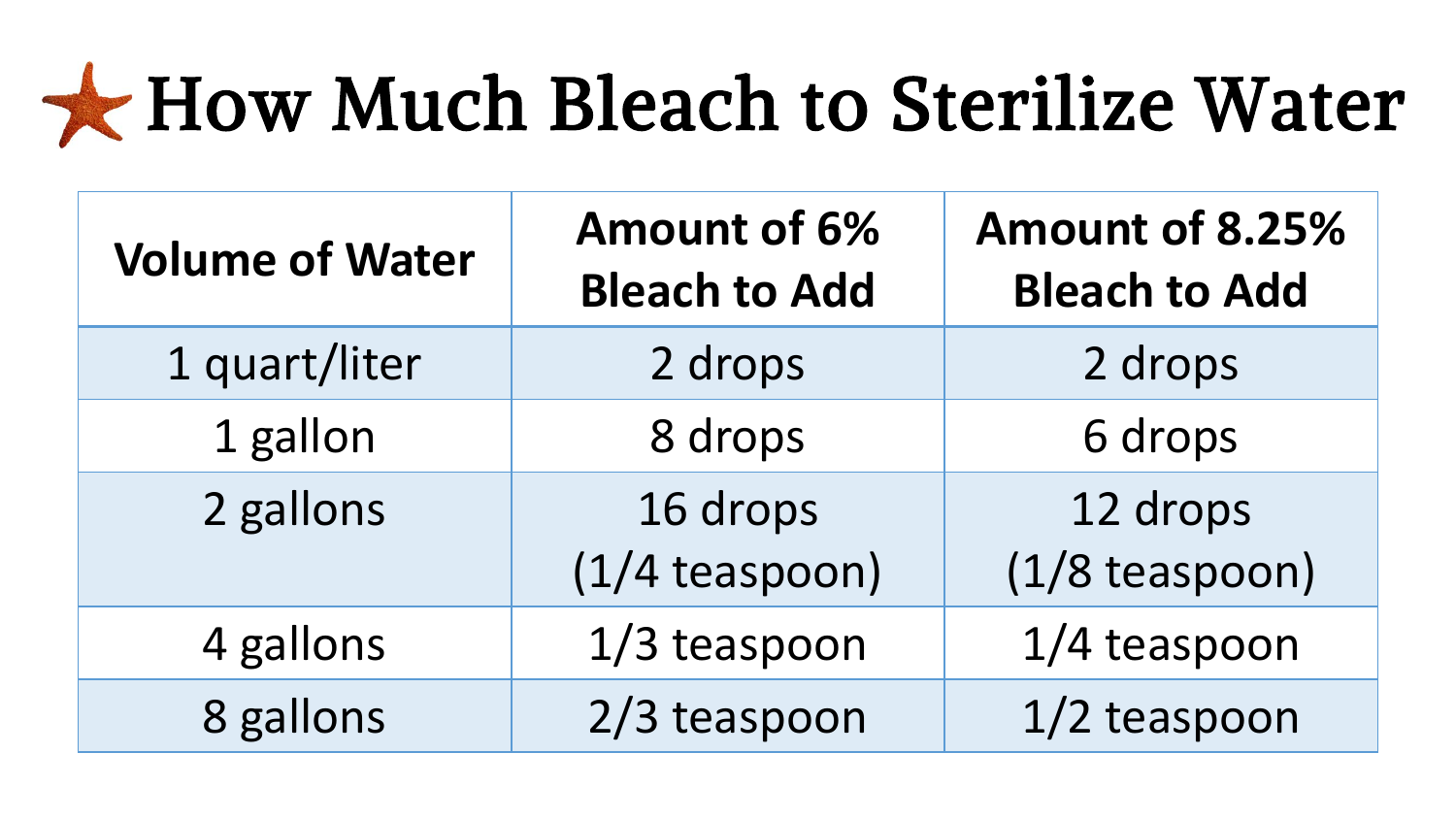#### **x** The Storm is Over



The storm is over, and the floodwaters

are receding. **Is it a good time to get back on the road yet? Is it safe? Remember to use your weather resources to make that decision.** Check your radio, cell phone weather app, or a weather website. It's a good idea to **keep a paper road map or atlas** around in case the power has gone out and you can't charge or access your digital navigation system.